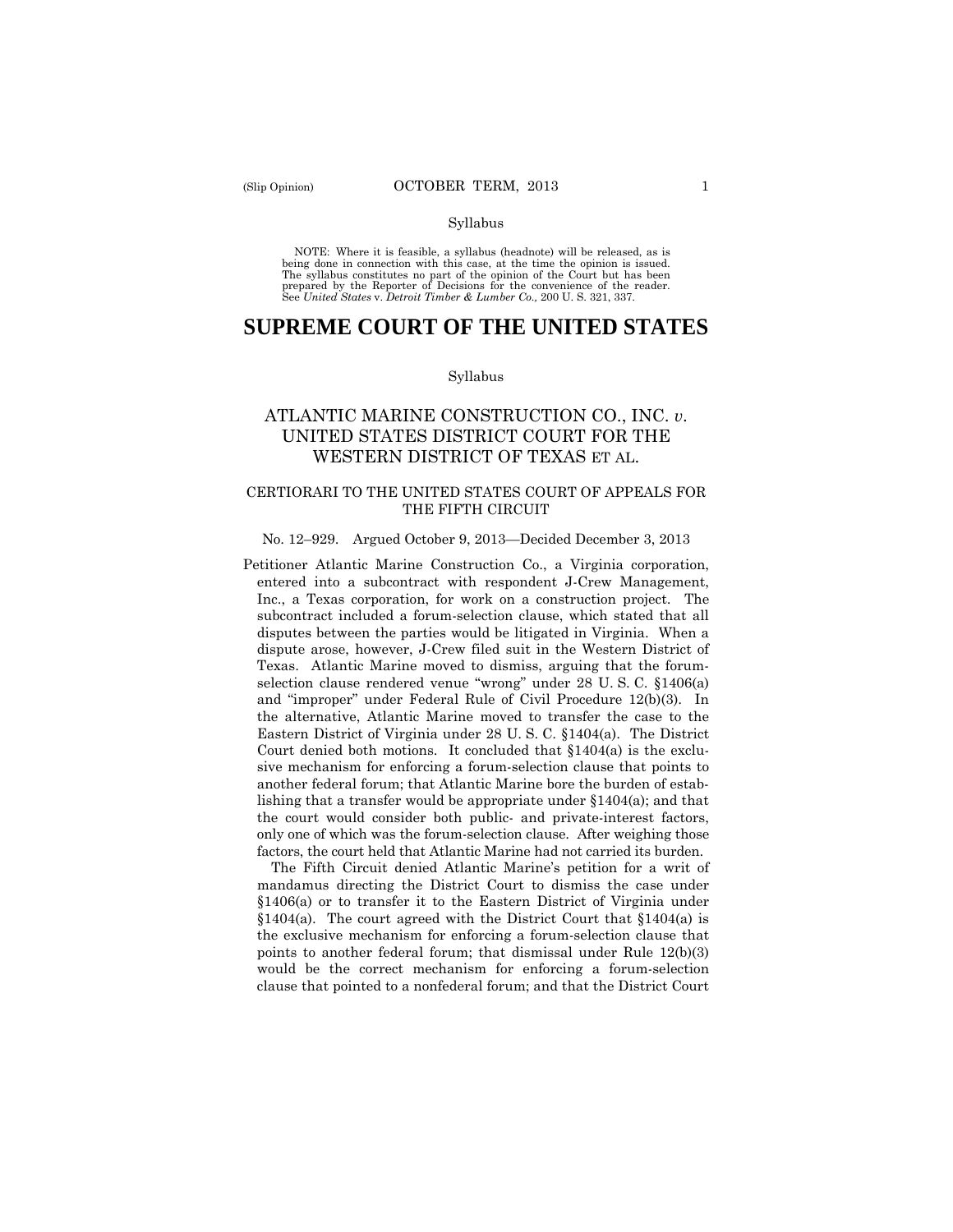## 2 ATLANTIC MARINE CONSTR. CO. *v.* UNITED STATES DIST. COURT FOR WESTERN DIST. OF TEX. Syllabus

had not abused its discretion in refusing to transfer the case after conducting the balance-of-interests analysis required by §1404(a).

#### *Held*:

1. A forum-selection clause may be enforced by a motion to transfer under §1404(a), which provides that "[f]or the convenience of parties and witnesses, in the interest of justice, a district court may transfer any civil action to any other district or division where it might have been brought or to any district or division to which all parties have consented." Pp. 4–11.

(a) Section 1406(a) and Rule 12(b)(3) allow dismissal only when venue is "wrong" or "improper." Whether venue is "wrong" or "improper" depends exclusively on whether the court in which the case was brought satisfies the requirements of federal venue laws. Title 28 U. S. C. §1391, which governs venue generally, states that "[e]xcept as otherwise provided by law . . . this section shall govern the venue of all civil actions brought in" federal district courts.  $$1391(a)(1)$ . It then defines districts in which venue is proper. See §1391(b). If a case falls within one of §1391(b)'s districts, venue is proper; if it does not, venue is improper, and the case must be dismissed or transferred under §1406(a). Whether the parties' contract contains a forum-selection clause has no bearing on whether a case falls into one of the specified districts.

This conclusion is confirmed by the structure of the federal venue provisions, which reflects Congress' intent that venue should always lie in *some* federal court whenever federal courts have personal jurisdiction over the defendant. See §1391(b)(3). The conclusion also follows from this Court's decisions construing the federal venue statutes. See *Van Dusen* v. *Barrack*, 376 U. S. 612; *Stewart Organization, Inc.* v. *Ricoh Corp.*, 487 U. S. 22. Pp. 4–8.

 federal court. *Sinochem Int'l Co.* v. *Malaysia Int'l Shipping Corp.*, (b) Although a forum-selection clause does not render venue in a court "wrong" or "improper" under §1406(a) or Rule 12(b)(3), the clause may be enforced through a motion to transfer under §1404(a), which permits transfer to any other district where venue is proper or to any district to which the parties have agreed by contract or stipulation. Section 1404(a), however, governs transfer only within the federal court system. When a forum-selection clause points to a state or foreign forum, the clause may be enforced through the doctrine of *forum non conveniens.* Section 1404(a) is a codification of that doctrine for the subset of cases in which the transferee forum is another 549 U. S. 422. For all other cases, parties may still invoke the residual *forum non conveniens* doctrine. See *id.,* at 430. Pp. 8–10.

(c) The Court declines to consider whether a defendant in a breach-of-contract action could obtain dismissal under Rule 12(b)(6) if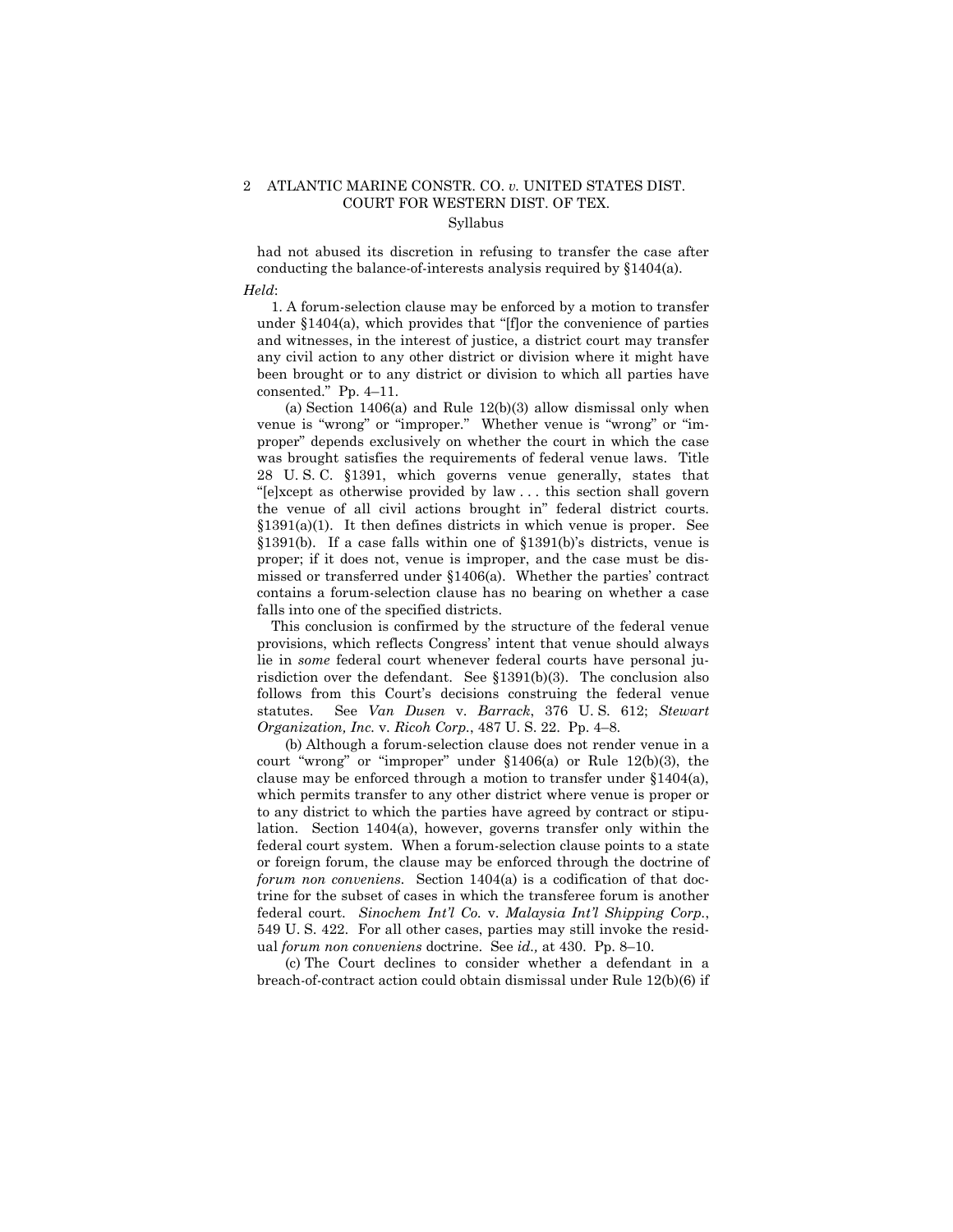### Syllabus

 der Rule 12(b)(6), and the parties did not brief the Rule's application. the plaintiff files suit in a district other than the one specified in a forum-selection clause. Petitioner did not file a motion to dismiss un-Pp. 10–11.

2. When a defendant files a §1404(a) motion, a district court should transfer the case unless extraordinary circumstances unrelated to the convenience of the parties clearly disfavor a transfer. No such exceptional factors appear to be present in this case. Pp. 11–17.

 usual cases. Third, when a party bound by a forum-selection clause (a) Normally, a district court considering a §1404(a) motion must evaluate both the private interests of the parties and public-interest considerations. But when the parties' contract contains a valid forum-selection clause, that clause "represents [their] agreement as to the most proper forum," *Stewart*, 487 U. S., at 31, and should be "given controlling weight in all but the most exceptional cases," *id.,* at 33 (KENNEDY, J., concurring)*.* The presence of a valid forum-selection clause requires district courts to adjust their usual §1404(a) analysis in three ways. First, the plaintiff's choice of forum merits no weight, and the plaintiff, as the party defying the forum-selection clause, has the burden of establishing that transfer to the forum for which the parties bargained is unwarranted. Second, the court should not consider the parties' private interests aside from those embodied in the forum-selection clause; it may consider only public interests. Because public-interest factors will rarely defeat a transfer motion, the practical result is that forum-selection clauses should control except in unflouts its contractual obligation and files suit in a different forum, a §1404(a) transfer of venue will not carry with it the original venue's choice-of-law rules. See *Van Dusen*, *supra,* at 639. Pp. 12–16.

(b) Here, the District Court's application of §1404(a) did not comport with these principles. The court improperly placed the burden on Atlantic Marine to prove that transfer to the parties' contractually preselected forum was appropriate instead of requiring J-Crew, the party acting in violation of the forum-selection clause, to show that public-interest factors overwhelmingly disfavored a transfer. It also erred in giving weight to the parties' private interests outside those expressed in the forum-selection clause. And its holding that public interests favored keeping the case in Texas because Texas contract law is more familiar to federal judges in Texas than to those in Virginia rested in part on the District Court's mistaken belief that the Virginia federal court would have been required to apply Texas' choice-of-law rules instead of Virginia's. Pp. 16–17.

701 F. 3d 736, reversed and remanded.

ALITO, J., delivered the opinion for a unanimous Court.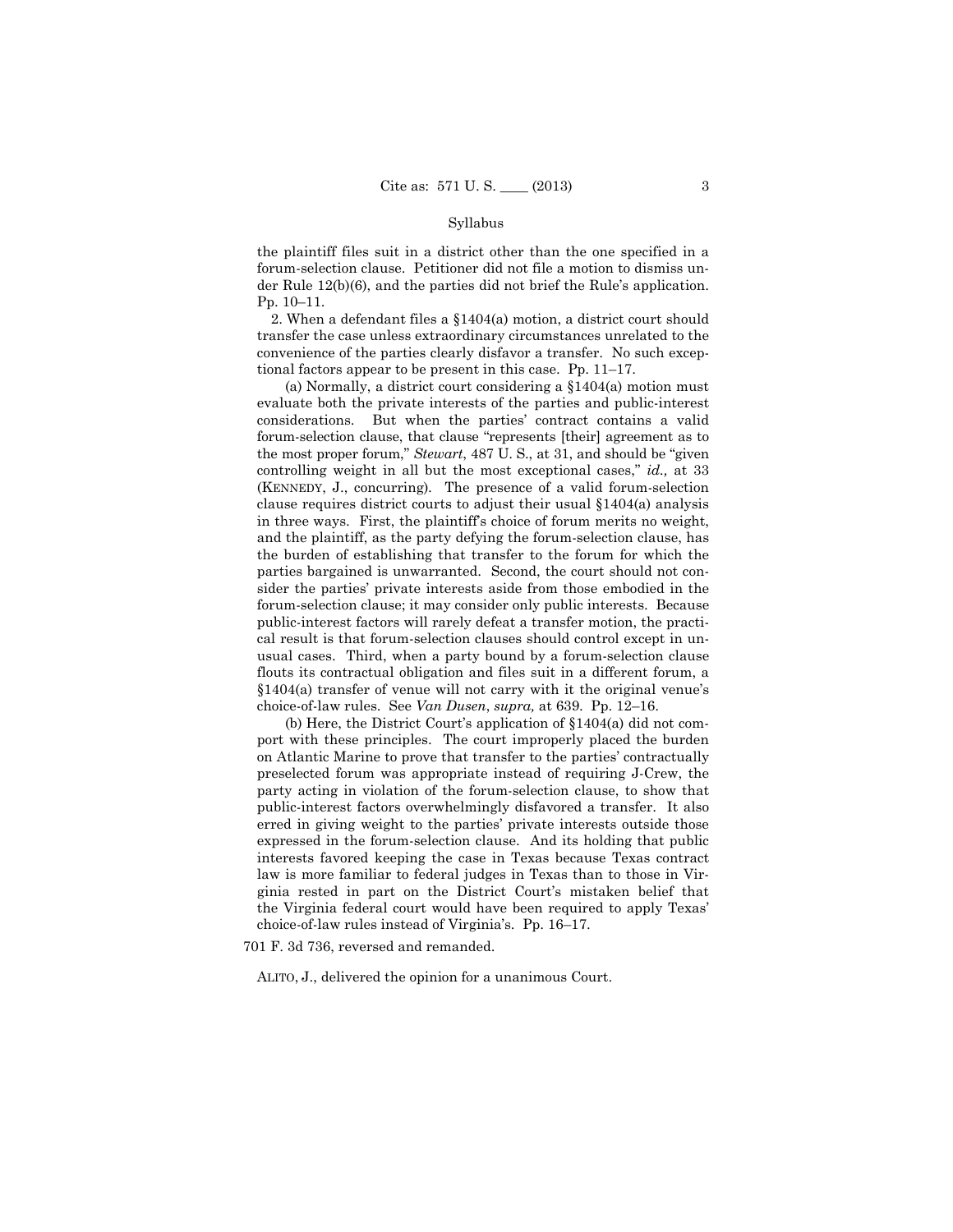preliminary print of the United States Reports. Readers are requested to notify the Reporter of Decisions, Supreme Court of the United States, Wash- ington, D. C. 20543, of any typographical or other formal errors, in order that corrections may be made before the preliminary print goes to press. NOTICE: This opinion is subject to formal revision before publication in the

## $\frac{1}{2}$  , where  $\frac{1}{2}$ **SUPREME COURT OF THE UNITED STATES**

### $\frac{1}{2}$  ,  $\frac{1}{2}$  ,  $\frac{1}{2}$  ,  $\frac{1}{2}$  ,  $\frac{1}{2}$  ,  $\frac{1}{2}$ No. 12–929

## ATLANTIC MARINE CONSTRUCTION COMPANY, INC., PETITIONER *v.* UNITED STATES DISTRICT COURT FOR THE WESTERN DISTRICT OF TEXAS ET AL.

## ON WRIT OF CERTIORARI TO THE UNITED STATES COURT OF APPEALS FOR THE FIFTH CIRCUIT

[December 3, 2013]

JUSTICE ALITO delivered the opinion of the Court.

The question in this case concerns the procedure that is available for a defendant in a civil case who seeks to enforce a forum-selection clause. We reject petitioner's argument that such a clause may be enforced by a motion to dismiss under 28 U.S.C.  $$1406(a)$  or Rule 12(b)(3) of the Federal Rules of Civil Procedure. Instead, a forumselection clause may be enforced by a motion to transfer under §1404(a) (2006 ed., Supp. V), which provides that "[f]or the convenience of parties and witnesses, in the interest of justice, a district court may transfer any civil action to any other district or division where it might have been brought or to any district or division to which all parties have consented." When a defendant files such a motion, we conclude, a district court should transfer the case unless extraordinary circumstances unrelated to the convenience of the parties clearly disfavor a transfer. In the present case, both the District Court and the Court of Appeals misunderstood the standards to be applied in adjudicating a §1404(a) motion in a case involving a forum-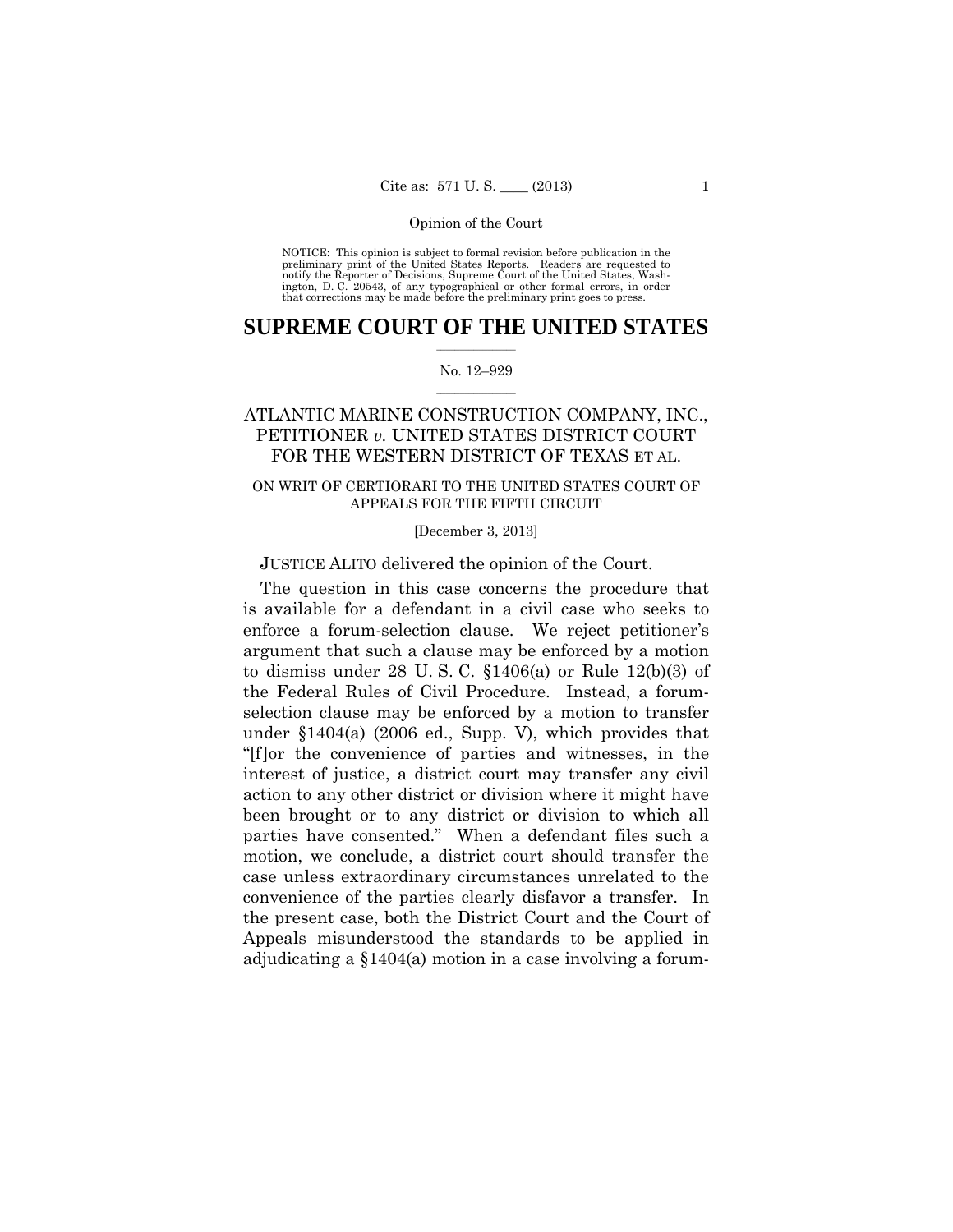selection clause, and we therefore reverse the decision below.

I

Petitioner Atlantic Marine Construction Co., a Virginia corporation with its principal place of business in Virginia, entered into a contract with the United States Army Corps of Engineers to construct a child-development center at Fort Hood in the Western District of Texas. Atlantic Marine then entered into a subcontract with respondent J-Crew Management, Inc., a Texas corporation, for work on the project. This subcontract included a forum-selection clause, which stated that all disputes between the parties "'shall be litigated in the Circuit Court for the City of Norfolk, Virginia, or the United States District Court for the Eastern District of Virginia, Norfolk Division.'" *In re Atlantic Marine Constr. Co.,* 701 F. 3d 736, 737–738 (CA5 2012).

When a dispute about payment under the subcontract arose, however, J-Crew sued Atlantic Marine in the Western District of Texas, invoking that court's diversity jurisdiction. Atlantic Marine moved to dismiss the suit, arguing that the forum-selection clause rendered venue in the Western District of Texas "wrong" under §1406(a) and "improper" under Federal Rule of Civil Procedure 12(b)(3). In the alternative, Atlantic Marine moved to transfer the case to the Eastern District of Virginia under §1404(a). J-Crew opposed these motions.

The District Court denied both motions. It first concluded that §1404(a) is the exclusive mechanism for enforcing a forum-selection clause that points to another federal forum. The District Court then held that Atlantic Marine bore the burden of establishing that a transfer would be appropriate under §1404(a) and that the court would "consider a nonexhaustive and nonexclusive list of public and private interest factors," of which the "forum-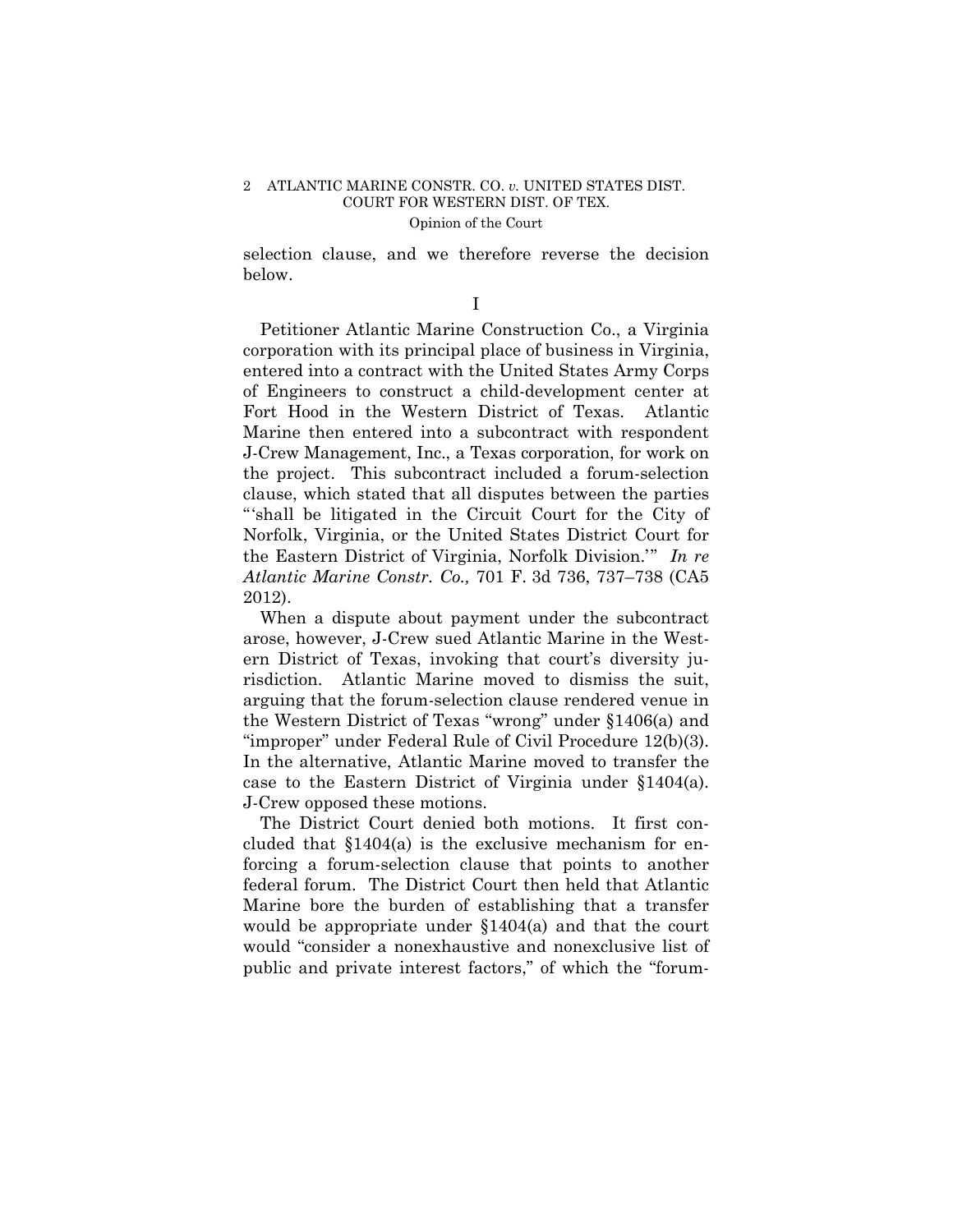selection clause [was] only one such factor." *United States ex rel. J-Crew Management, Inc.* v. *Atlantic Marine Constr. Co.,* 2012 WL 8499879, \*5 (WD Tex., Apr. 6, 2012). Giving particular weight to its findings that "compulsory process will not be available for the majority of J-Crew's witnesses" and that there would be "significant expense for those willing witnesses," the District Court held that Atlantic Marine had failed to carry its burden of showing that transfer "would be in the interest of justice or increase the convenience to the parties and their witnesses." *Id.*, at \*7–\*8; see also 701 F. 3d, at 743.

 739–741.1 The court stated, however, that if a forum-Atlantic Marine petitioned the Court of Appeals for a writ of mandamus directing the District Court to dismiss the case under §1406(a) or to transfer the case to the Eastern District of Virginia under §1404(a). The Court of Appeals denied Atlantic Marine's petition because Atlantic Marine had not established a "'clear and indisputable'" right to relief. *Id*., at 738; see *Cheney* v. *United States Dist. Court for D. C.*, 542 U. S. 367, 381 (2004) (mandamus "petitioner must satisfy the burden of showing that [his] right to issuance of the writ is clear and indisputable" (internal quotation marks omitted; brackets in original)). Relying on *Stewart Organization, Inc.* v. *Ricoh Corp.*, 487 U. S. 22 (1988), the Court of Appeals agreed with the District Court that §1404(a) is the exclusive mechanism for enforcing a forum-selection clause that points to another federal forum when venue is otherwise proper in the district where the case was brought. See 701 F. 3d, at selection clause points to a nonfederal forum, dismissal under Rule 12(b)(3) would be the correct mechanism to

<sup>1</sup>Venue was otherwise proper in the Western District of Texas because the subcontract at issue in the suit was entered into and was to be performed in that district. See *United States ex rel. J-Crew Management, Inc.* v. *Atlantic Marine Constr. Co.*, 2012 WL 8499879, \*5 (WD Tex., Apr. 6, 2012) (citing 28 U. S. C. §1391(b)(2)).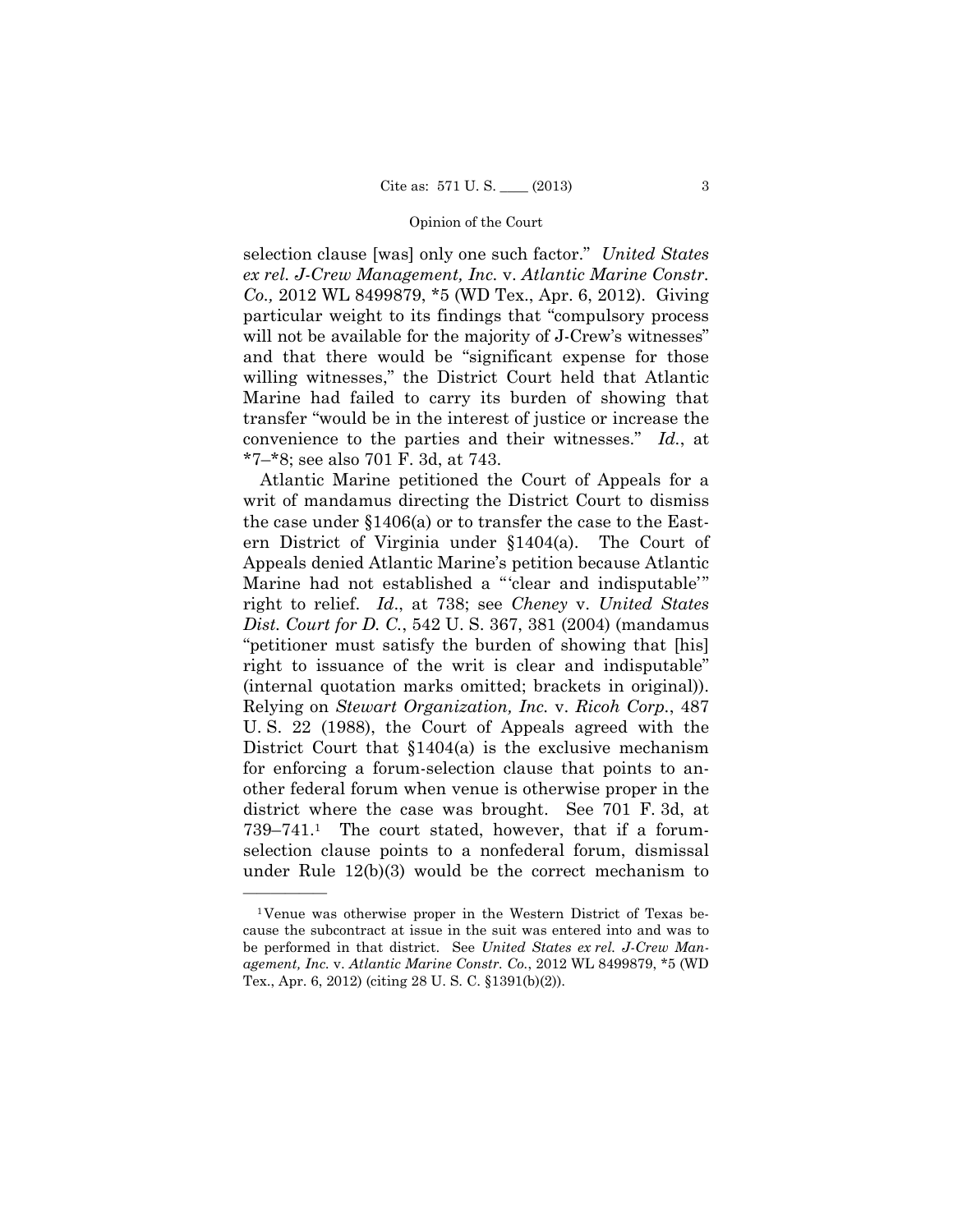was no dispute that the forum-selection clause was valid. enforce the clause because §1404(a) by its terms does not permit transfer to any tribunal other than another federal court. *Id.*, at 740. The Court of Appeals then concluded that the District Court had not clearly abused its discretion in refusing to transfer the case after conducting the balance-of-interests analysis required by §1404(a). *Id.,* at 741–743; see *Cheney*, *supra*, at 380 (permitting mandamus relief to correct "a clear abuse of discretion" (internal quotation marks omitted)). That was so even though there See 701 F. 3d, at 742; *id.*, at 744 (concurring opinion). We granted certiorari. 569 U. S. \_\_\_ (2013).

II

Atlantic Marine contends that a party may enforce a forum-selection clause by seeking dismissal of the suit under §1406(a) and Rule 12(b)(3). We disagree. Section 1406(a) and Rule 12(b)(3) allow dismissal only when venue is "wrong" or "improper." Whether venue is "wrong" or "improper" depends exclusively on whether the court in which the case was brought satisfies the requirements of federal venue laws, and those provisions say nothing about a forum-selection clause.

## A

Section 1406(a) provides that "[t]he district court of a district in which is filed a case laying venue in the wrong division or district shall dismiss, or if it be in the interest of justice, transfer such case to any district or division in which it could have been brought." Rule  $12(b)(3)$  states that a party may move to dismiss a case for "improper venue." These provisions therefore authorize dismissal only when venue is "wrong" or "improper" in the forum in which it was brought.

This question—whether venue is "wrong" or "improper"—is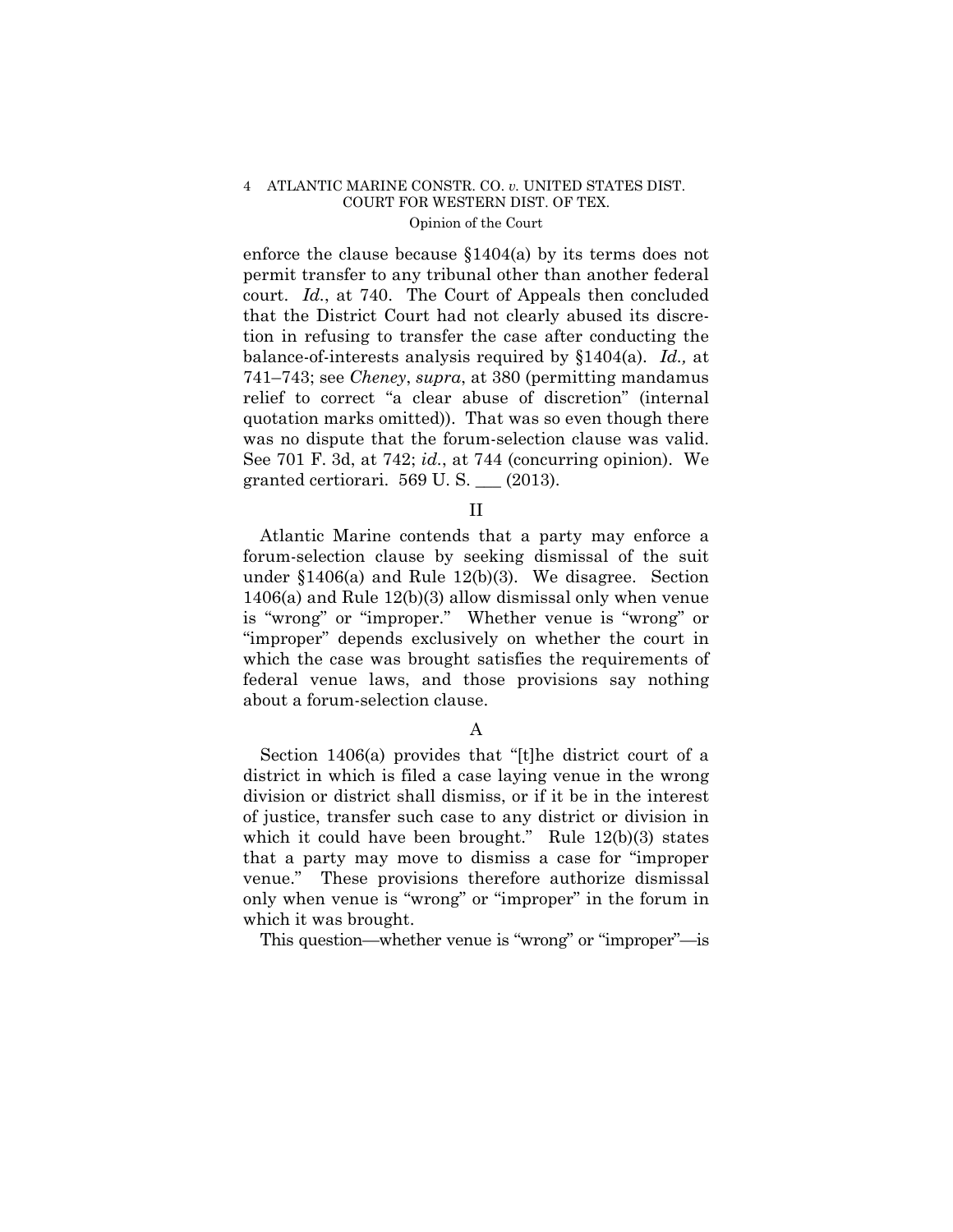generally governed by 28 U. S. C. §1391 (2006 ed., Supp. V).2 *actions* brought in district courts of the United States." That provision states that "[e]xcept as otherwise provided by *law* . . . this section *shall* govern the venue of *all civil*   $§1391(a)(1)$  (emphasis added). It further provides that "[a] civil action may be brought in—(1) a judicial district in which any defendant resides, if all defendants are residents of the State in which the district is located; (2) a judicial district in which a substantial part of the events or omissions giving rise to the claim occurred, or a substantial part of property that is the subject of the action is situated; or (3) if there is no district in which an action may otherwise be brought as provided in this section, any judicial district in which any defendant is subject to the court's personal jurisdiction with respect to such action."  $$1391(b).$ <sup>3</sup> When venue is challenged, the court must determine whether the case falls within one of the three categories set out in §1391(b). If it does, venue is proper; if it does not, venue is improper, and the case must be dismissed or transferred under §1406(a). Whether the parties entered into a contract containing a forumselection clause has no bearing on whether a case falls into one of the categories of cases listed in §1391(b). As a result, a case filed in a district that falls within §1391 may not be dismissed under §1406(a) or Rule 12(b)(3).

Petitioner's contrary view improperly conflates the special statutory term "venue" and the word "forum." It is certainly true that, in some contexts, the word "venue" is used synonymously with the term "forum," but §1391 makes clear that venue in "all civil actions" must be determined in accordance with the criteria outlined in that

<sup>2</sup>Section 1391 governs "venue generally," that is, in cases where a more specific venue provision does not apply. Cf., *e.g*., §1400 (identifying proper venue for copyright and patent suits).<br><sup>3</sup>Other provisions of §1391 define the requirements for proper venue

in particular circumstances.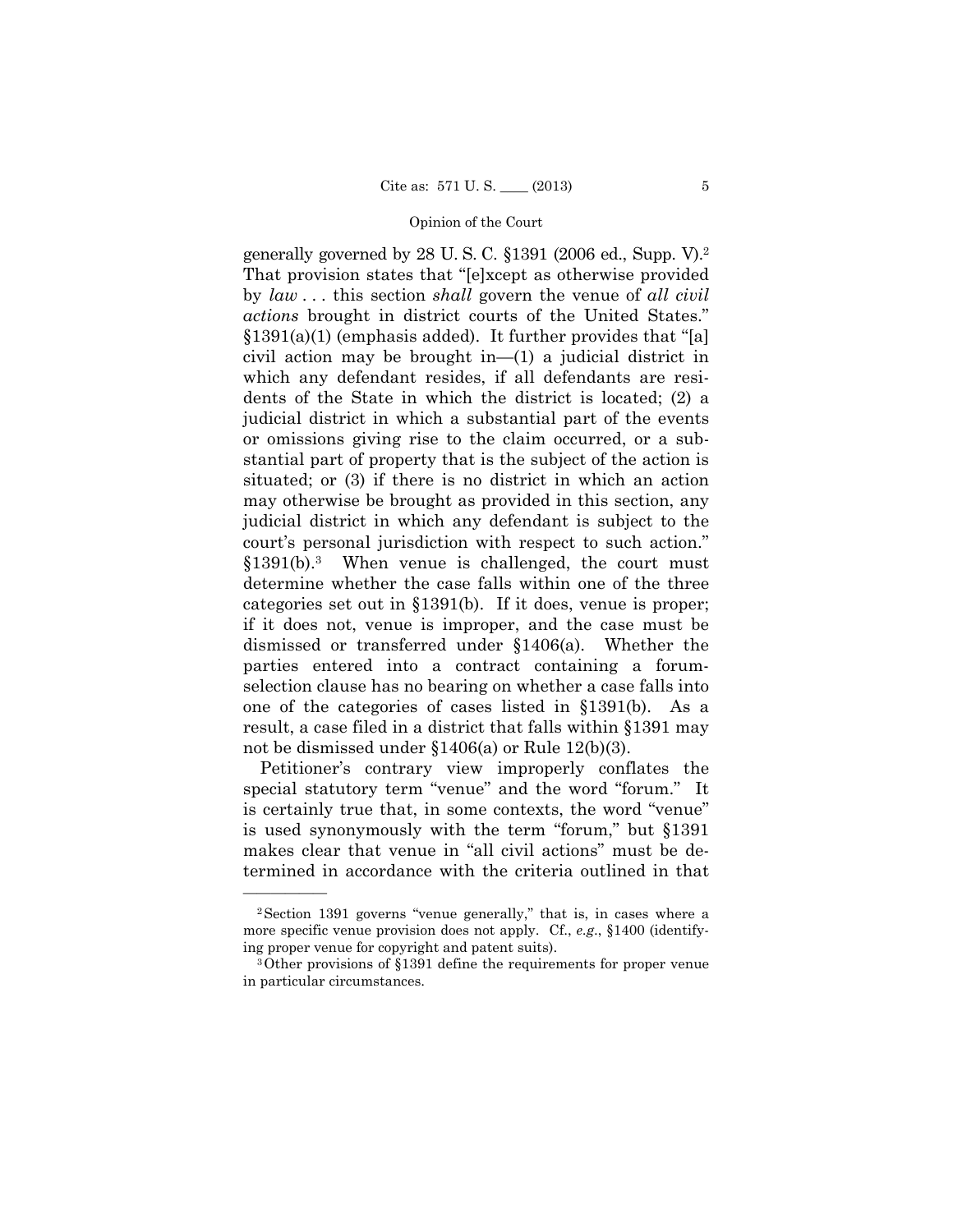section. That language cannot reasonably be read to allow judicial consideration of other, extrastatutory limitations on the forum in which a case may be brought.

The structure of the federal venue provisions confirms that they alone define whether venue exists in a given forum. In particular, the venue statutes reflect Congress' intent that venue should always lie in *some* federal court whenever federal courts have personal jurisdiction over the defendant. The first two paragraphs of §1391(b) define the preferred judicial districts for venue in a typical case, but the third paragraph provides a fallback option: If no other venue is proper, then venue will lie in "*any judicial district* in which any defendant is subject to the court's personal jurisdiction" (emphasis added). The statute thereby ensures that so long as a federal court has personal jurisdiction over the defendant, venue will always lie somewhere. As we have previously noted, "Congress does not in general intend to create venue gaps, which take away with one hand what Congress has given by way of jurisdictional grant with the other." *Smith* v. *United States*, 507 U. S. 197, 203 (1993) (internal quotation marks omitted). Yet petitioner's approach would mean that in some number of cases—those in which the forum-selection clause points to a state or foreign court venue would not lie in any federal district. That would not comport with the statute's design, which contemplates that venue will always exist in some federal court.

The conclusion that venue is proper so long as the requirements of §1391(b) are met, irrespective of any forumselection clause, also follows from our prior decisions construing the federal venue statutes. In *Van Dusen* v. *Barrack*, 376 U. S. 612 (1964), we considered the meaning of §1404(a), which authorizes a district court to "transfer any civil action to any other district or division where it might have been brought." The question in *Van Dusen*  was whether  $$1404(a)$  allows transfer to a district in which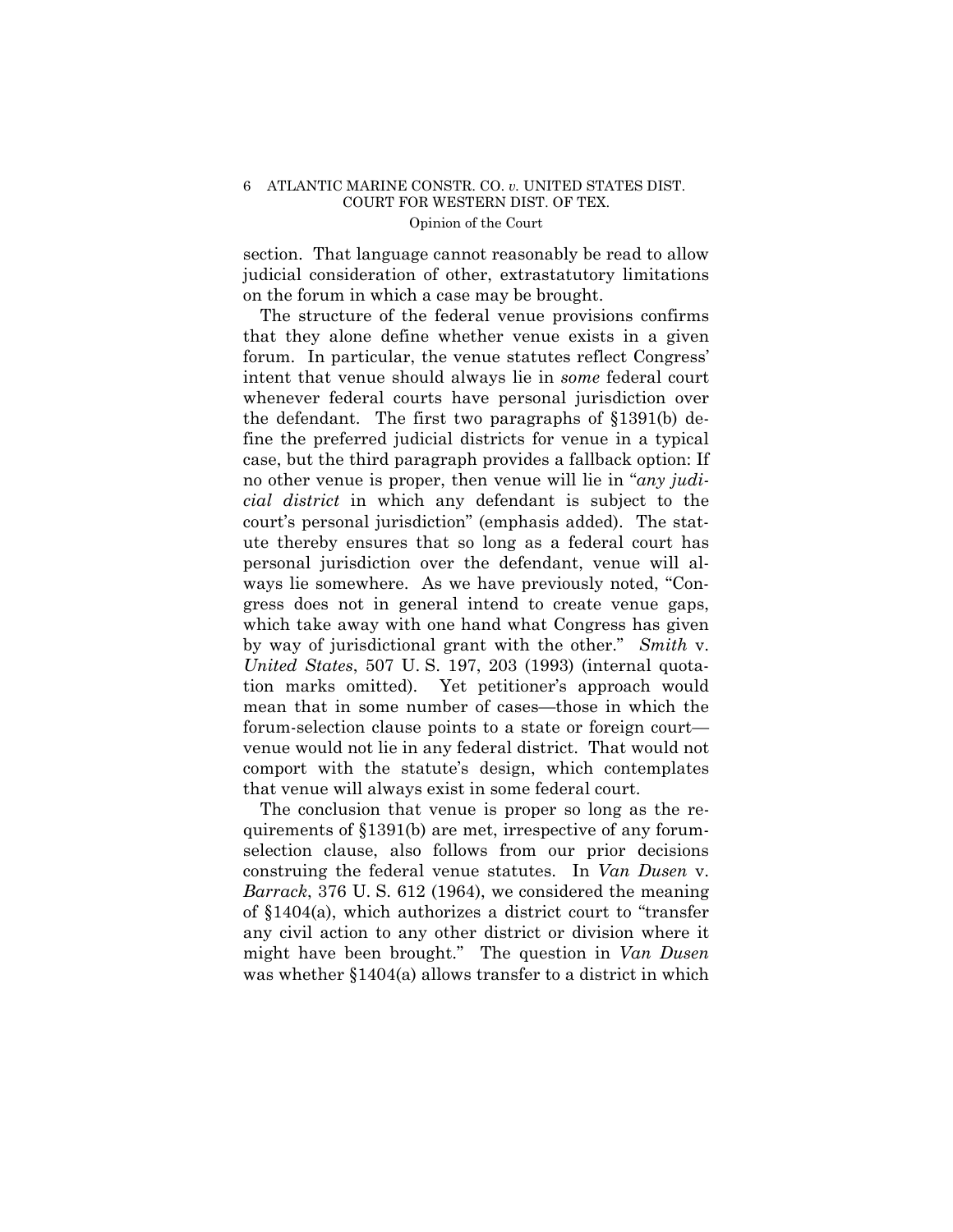venue is proper under §1391 but in which the case could not have been pursued in light of substantive state-law limitations on the suit. See *id.*, at 614–615. In holding that transfer is permissible in that context, we construed the phrase "where it might have been brought" to refer to "the federal laws delimiting the districts in which such an action 'may be brought,'" *id.*, at 624, noting that "the phrase 'may be brought' recurs at least 10 times" in §§1391–1406, *id.*, at 622. We perceived "no valid reason for reading the words 'where it might have been brought' to narrow the range of permissible federal forums beyond those permitted by federal venue statutes." *Id.*, at 623.

As we noted in *Van Dusen*, §1406(a) "shares the same statutory context" as §1404(a) and "contain[s] a similar phrase." *Id.*, at 621, n. 11. It instructs a court to transfer a case from the "wrong" district to a district "in which it could have been brought." The most reasonable interpretation of that provision is that a district cannot be "wrong" if it is one in which the case could have been brought under §1391. Under the construction of the venue laws we adopted in *Van Dusen*, a "wrong" district is therefore a district other than "those districts in which Congress has provided *by its venue statutes* that the action 'may be brought.'" *Id.*, at 618 (emphasis added). If the federal venue statutes establish that suit may be brought in a particular district, a contractual bar cannot render venue in that district "wrong."

Our holding also finds support in *Stewart,* 487 U. S. 22. As here, the parties in *Stewart* had included a forumselection clause in the relevant contract, but the plaintiff filed suit in a different federal district. The defendant had initially moved to transfer the case or, in the alternative, to dismiss for improper venue under §1406(a), but by the time the case reached this Court, the defendant had abandoned its §1406(a) argument and sought only transfer under §1404(a). We rejected the plaintiff 's argument that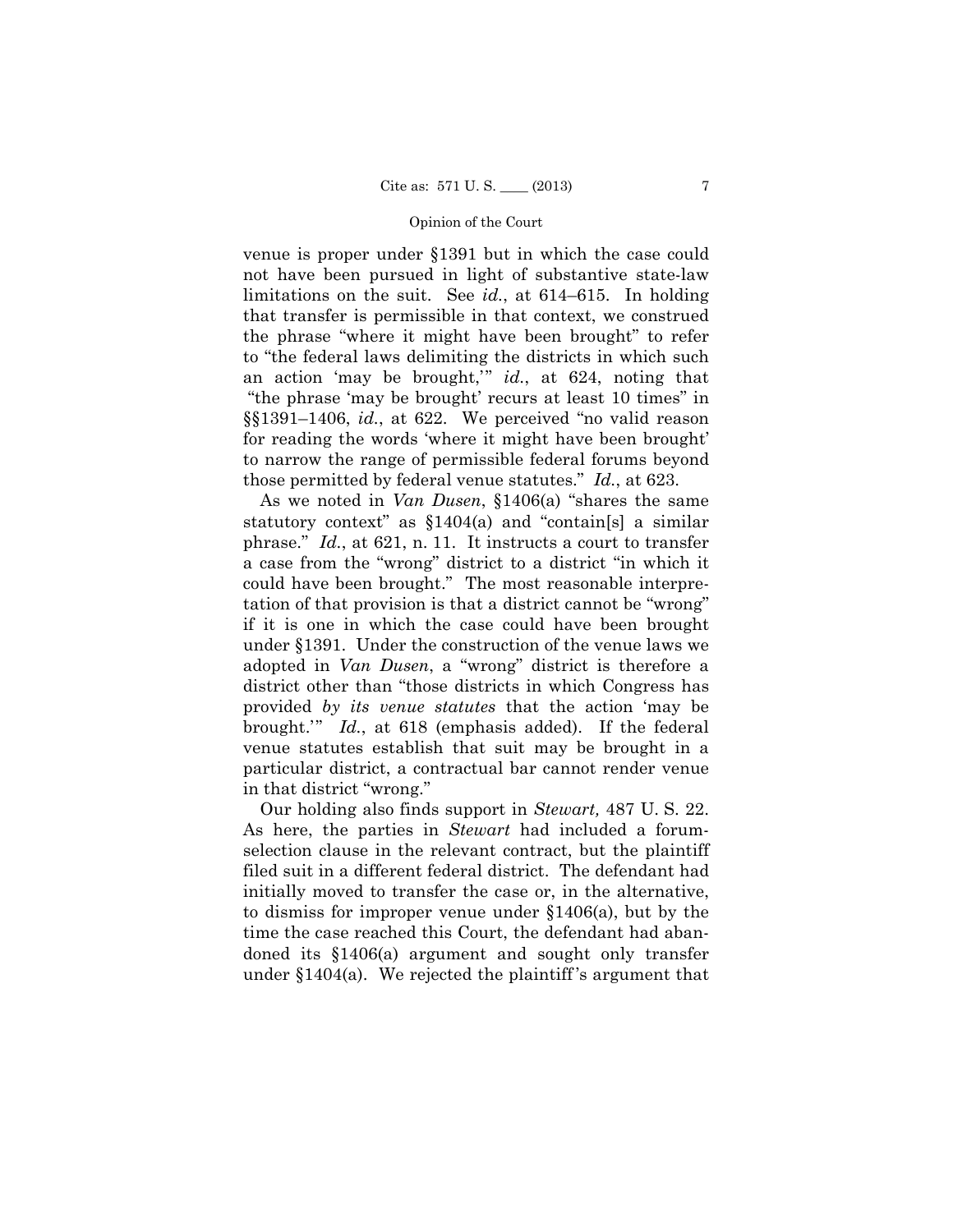state law governs a motion to transfer venue pursuant to a forum-selection clause, concluding instead that "federal law, specifically 28 U. S. C. §1404(a), governs the District Court's decision whether to give effect to the parties' forum-selection clause." *Id.*, at 32. We went on to explain that a "motion to transfer under  $$1404(a) \dots$  calls on the district court to weigh in the balance a number of casespecific factors" and that the "presence of a forumselection clause . . . will be a significant factor that figures centrally in the district court's calculus." *Id.*, at 29.

The question whether venue in the original court was "wrong" under §1406(a) was not before the Court, but we wrote in a footnote that "[t]he parties do not dispute that the District Court properly denied the motion to dismiss the case for improper venue under 28 U. S. C. §1406(a) because respondent apparently does business in the Northern District of Alabama. See 28 U. S. C. §1391(c) (venue proper in judicial district in which corporation is doing business)." *Id.*, at 28, n. 8. In other words, because §1391 made venue proper, venue could not be "wrong" for purposes of §1406(a). Though *dictum*, the Court's observation supports the holding we reach today. A contrary view would all but drain *Stewart* of any significance. If a forum-selection clause rendered venue in all other federal courts "wrong," a defendant could always obtain automatic dismissal or transfer under §1406(a) and would not have any reason to resort to §1404(a). *Stewart*'s holding would be limited to the presumably rare case in which the defendant inexplicably fails to file a motion under §1406(a) or Rule 12(b)(3).

Although a forum-selection clause does not render venue in a court "wrong" or "improper" within the meaning of  $$1406(a)$  or Rule  $12(b)(3)$ , the clause may be enforced through a motion to transfer under §1404(a). That provi-

B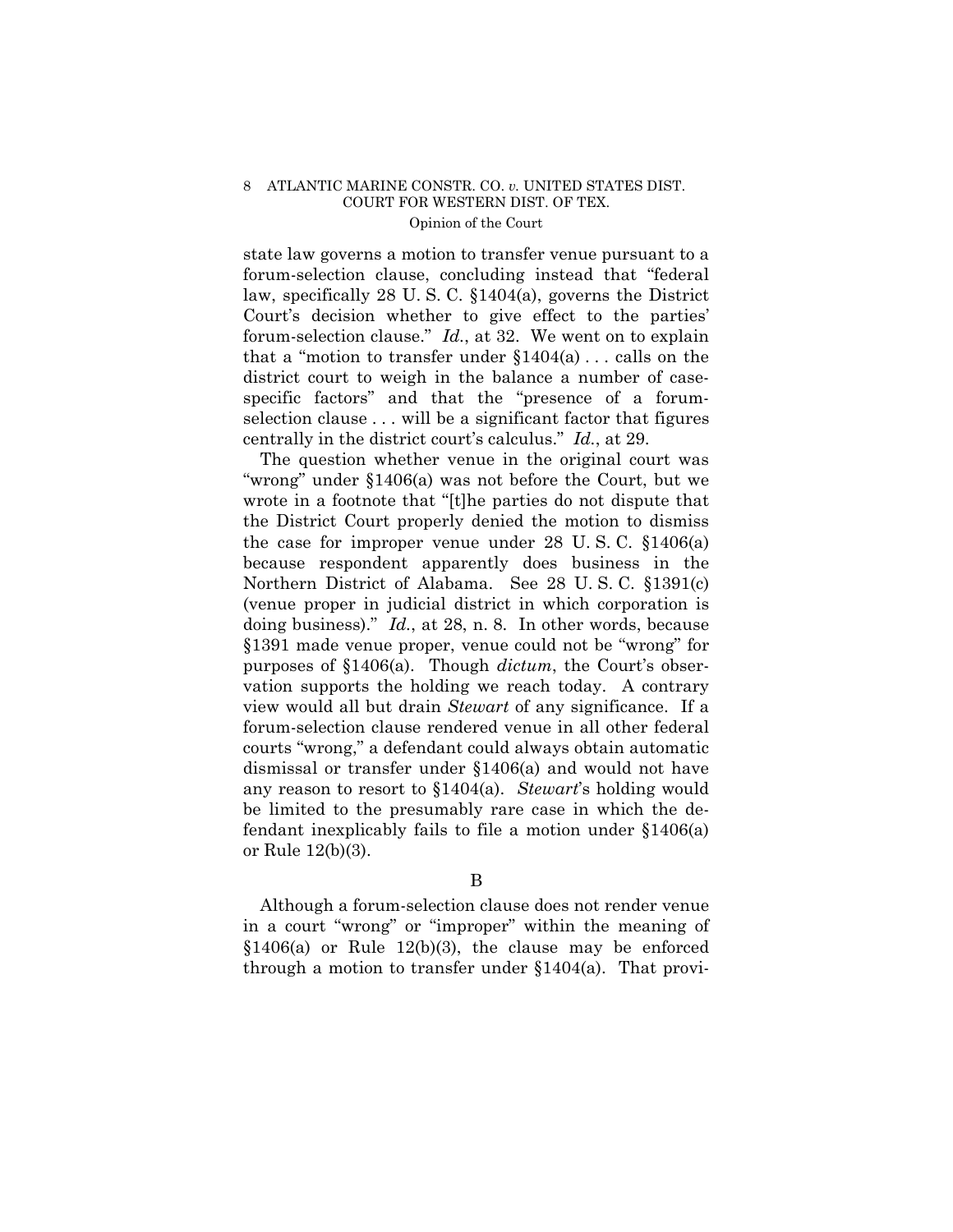sion states that "[f]or the convenience of parties and witnesses, in the interest of justice, a district court may transfer any civil action to any other district or division where it might have been brought or to any district or division to which all parties have consented." Unlike §1406(a), §1404(a) does not condition transfer on the initial forum's being "wrong." And it permits transfer to any district where venue is also proper (*i.e.*, "where [the case] might have been brought") or to any other district to which the parties have agreed by contract or stipulation.

Section 1404(a) therefore provides a mechanism for enforcement of forum-selection clauses that point to a particular federal district. And for the reasons we address in Part III, *infra*, a proper application of §1404(a) requires that a forum-selection clause be "given controlling weight in all but the most exceptional cases." *Stewart*, *supra*, at 33 (KENNEDY, J., concurring).

Atlantic Marine argues that §1404(a) is not a suitable mechanism to enforce forum-selection clauses because that provision cannot provide for transfer when a forumselection clause specifies a state or foreign tribunal, see Brief for Petitioner 18–19, and we agree with Atlantic Marine that the Court of Appeals failed to provide a sound answer to this problem. The Court of Appeals opined that a forum-selection clause pointing to a nonfederal forum should be enforced through Rule 12(b)(3), which permits a party to move for dismissal of a case based on "improper venue." 701 F. 3d, at 740. As Atlantic Marine persuasively argues, however, that conclusion cannot be reconciled with our construction of the term "improper venue" in §1406 to refer only to a forum that does not satisfy federal venue laws. If venue is proper under federal venue rules, it does not matter for the purpose of Rule 12(b)(3) whether the forum-selection clause points to a federal or a nonfederal forum.

Instead, the appropriate way to enforce a forum-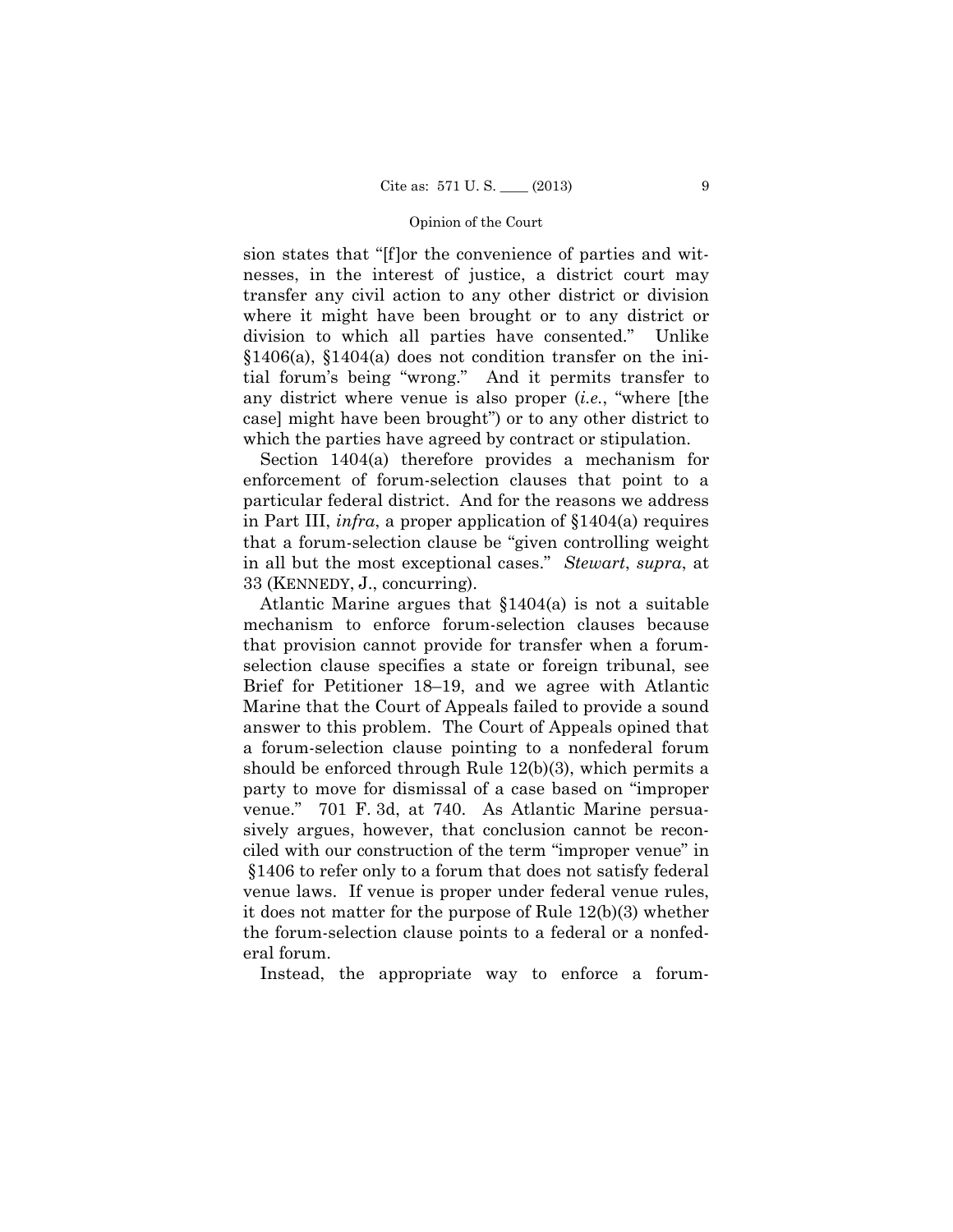best" (internal quotation marks and citation omitted)). selection clause pointing to a state or foreign forum is through the doctrine of *forum non conveniens*. Section 1404(a) is merely a codification of the doctrine of *forum non conveniens* for the subset of cases in which the transferee forum is within the federal court system; in such cases, Congress has replaced the traditional remedy of outright dismissal with transfer. See *Sinochem Int'l Co.* v. *Malaysia Int'l Shipping Corp.*, 549 U. S. 422, 430 (2007) ("For the federal court system, Congress has codified the doctrine . . . "); see also notes following §1404 (Historical and Revision Notes) (Section 1404(a) "was drafted in accordance with the doctrine of forum non conveniens, permitting transfer to a more convenient forum, even though the venue is proper"). For the remaining set of cases calling for a nonfederal forum, §1404(a) has no application, but the residual doctrine of *forum non conveniens* "has continuing application in federal courts." *Sinochem*, 549 U. S., at 430 (internal quotation marks and brackets omitted); see also *ibid.* (noting that federal courts invoke *forum non conveniens* "in cases where the alternative forum is abroad, and perhaps in rare instances where a state or territorial court serves litigational convenience And because both §1404(a) and the *forum non conveniens*  doctrine from which it derives entail the same balancingof-interests standard, courts should evaluate a forumselection clause pointing to a nonfederal forum in the same way that they evaluate a forum-selection clause pointing to a federal forum. See *Stewart*, 487 U. S., at 37 (SCALIA, J., dissenting) (Section 1404(a) "did not change 'the relevant factors' which federal courts used to consider under the doctrine of *forum non conveniens*" (quoting *Norwood* v. *Kirkpatrick*, 349 U. S. 29, 32 (1955))).

 $\mathcal{C}$ 

An *amicus* before the Court argues that a defendant in a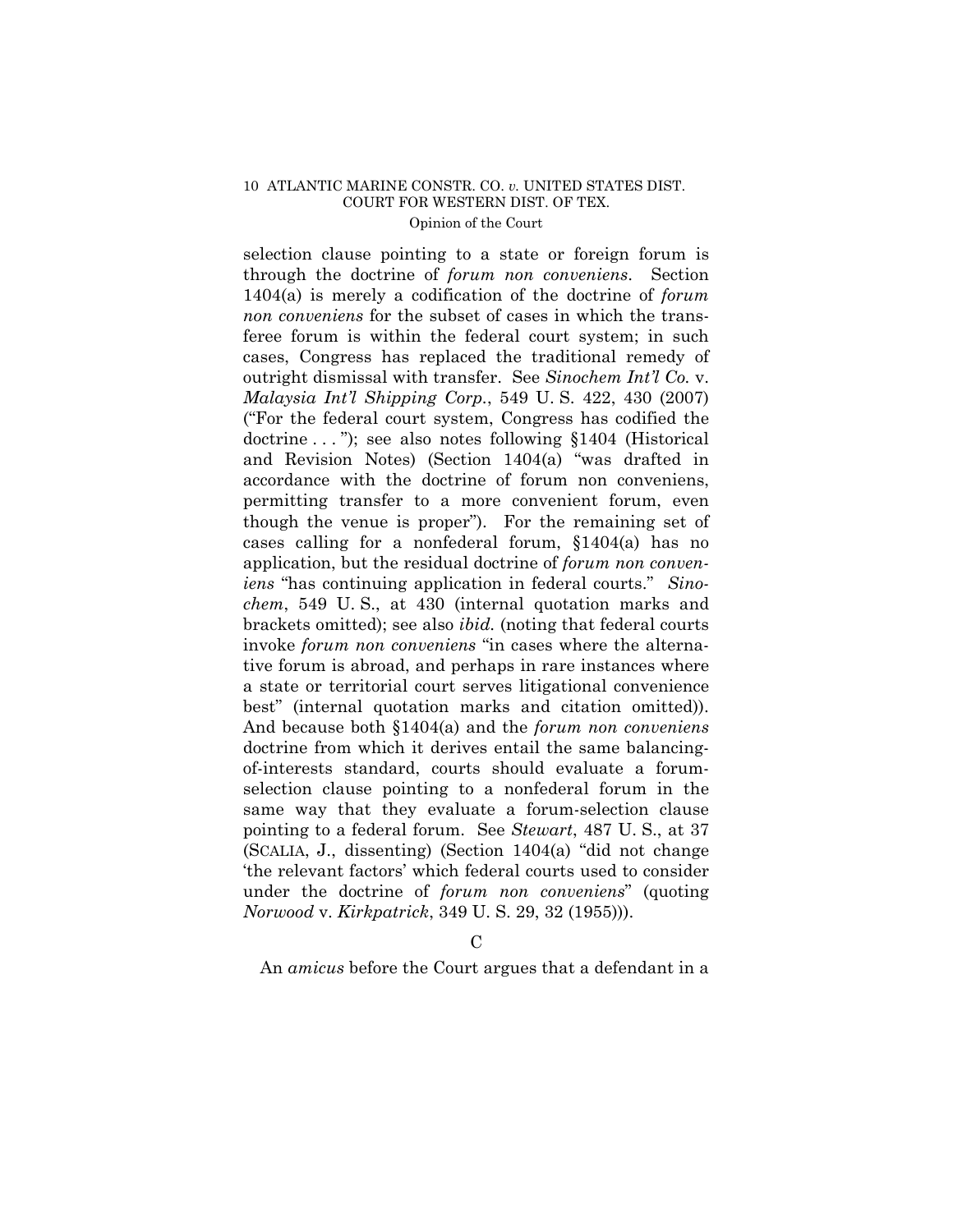breach-of-contract action should be able to obtain dismissal under Rule 12(b)(6) if the plaintiff files suit in a district other than the one specified in a valid forum-selection clause. See Brief for Stephen E. Sachs as *Amicus Curiae*. Petitioner, however, did not file a motion under Rule 12(b)(6), and the parties did not brief the Rule's application to this case at any stage of this litigation. We therefore will not consider it. Even if a defendant could use Rule 12(b)(6) to enforce a forum-selection clause, that would not change our conclusions that §1406(a) and Rule 12(b)(3) are not proper mechanisms to enforce a forumselection clause and that §1404(a) and the *forum non conveniens* doctrine provide appropriate enforcement mechanisms.4

### III

 transfer the case to the forum specified in that clause.5 Although the Court of Appeals correctly identified §1404(a) as the appropriate provision to enforce the forumselection clause in this case, the Court of Appeals erred in failing to make the adjustments required in a  $$1404(a)$ analysis when the transfer motion is premised on a forumselection clause. When the parties have agreed to a valid forum-selection clause, a district court should ordinarily Only under extraordinary circumstances unrelated to the convenience of the parties should a §1404(a) motion be denied. And no such exceptional factors appear to be present in this case.

 motion under §1404(a) or the *forum non conveniens* doctrine, may lead <sup>4</sup>We observe, moreover, that a motion under Rule  $12(b)(6)$ , unlike a to a jury trial on venue if issues of material fact relating to the validity of the forum-selection clause arise. Even if Professor Sachs is ultimately correct, therefore, defendants would have sensible reasons to invoke §1404(a) or the *forum non conveniens* doctrine in addition to Rule  $12(b)(6)$ .<br><sup>5</sup>Our analysis presupposes a contractually valid forum-selection

clause.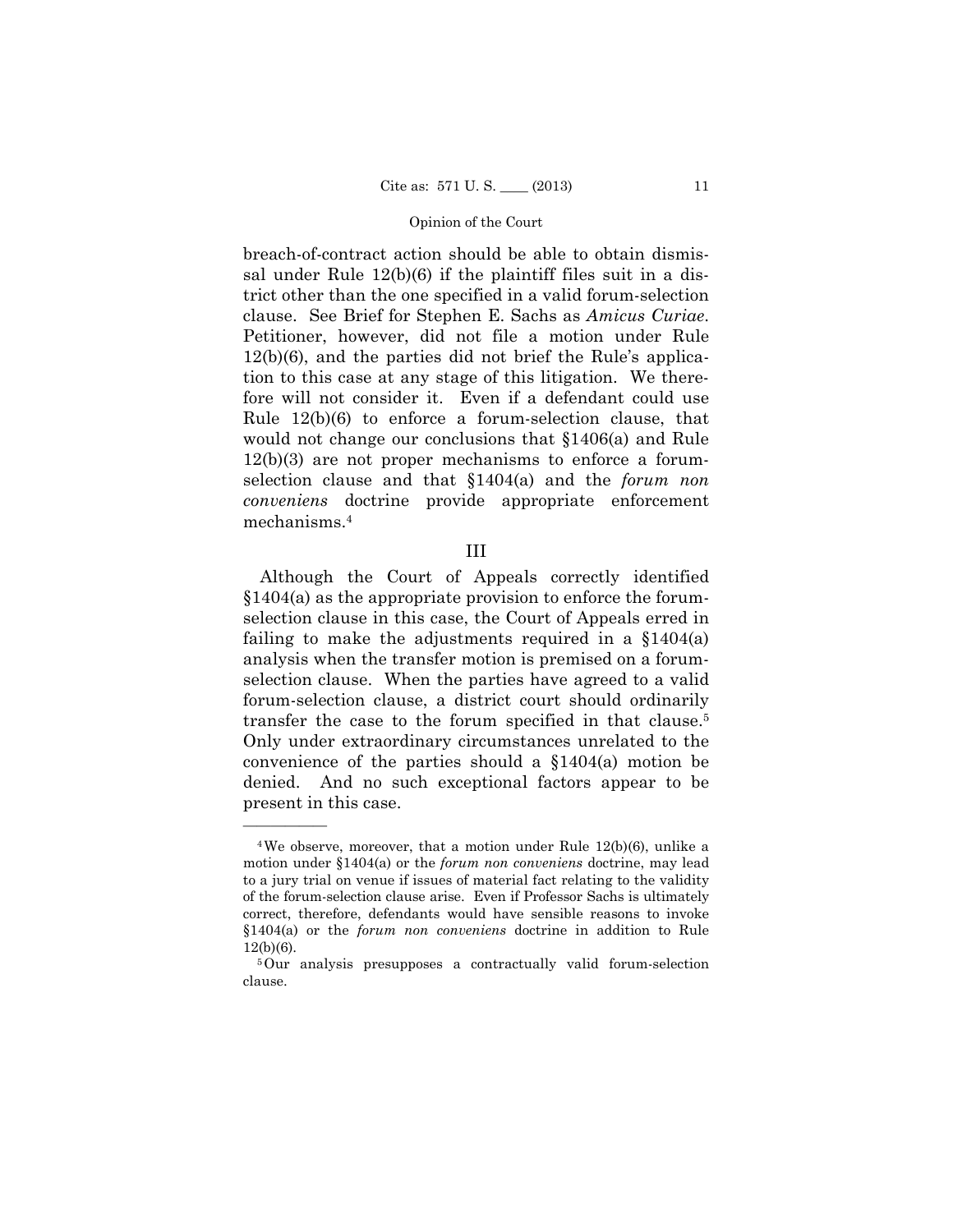A

In the typical case not involving a forum-selection clause, a district court considering a §1404(a) motion (or a *forum non conveniens* motion) must evaluate both the convenience of the parties and various public-interest considerations.6 Ordinarily, the district court would weigh the relevant factors and decide whether, on balance, a transfer would serve "the convenience of parties and witnesses" and otherwise promote "the interest of justice." §1404(a).

resents the parties' agreement as to the most proper The calculus changes, however, when the parties' contract contains a valid forum-selection clause, which "repforum." *Stewart*, 487 U. S., at 31. The "enforcement of valid forum-selection clauses, bargained for by the parties, protects their legitimate expectations and furthers vital interests of the justice system." *Id.*, at 33 (KENNEDY, J., concurring). For that reason, and because the overarching consideration under §1404(a) is whether a transfer would promote "the interest of justice," "a valid forum-selection clause [should be] given controlling weight in all but the most exceptional cases." *Id*., at 33 (same)*.* The presence of a valid forum-selection clause requires district courts to adjust their usual §1404(a) analysis in three ways.

<sup>6</sup>Factors relating to the parties' private interests include "relative ease of access to sources of proof; availability of compulsory process for attendance of unwilling, and the cost of obtaining attendance of willing, witnesses; possibility of view of premises, if view would be appropriate to the action; and all other practical problems that make trial of a case easy, expeditious and inexpensive." *Piper Aircraft Co.* v. *Reyno*, 454 U. S. 235, 241, n. 6 (1981) (internal quotation marks omitted). Publicinterest factors may include "the administrative difficulties flowing from court congestion; the local interest in having localized controversies decided at home; [and] the interest in having the trial of a diversity case in a forum that is at home with the law." *Ibid.* (internal quotation marks omitted). The Court must also give some weight to the plaintiffs' choice of forum. See *Norwood* v. *Kirkpatrick,* 349 U. S. 29, 32 (1995).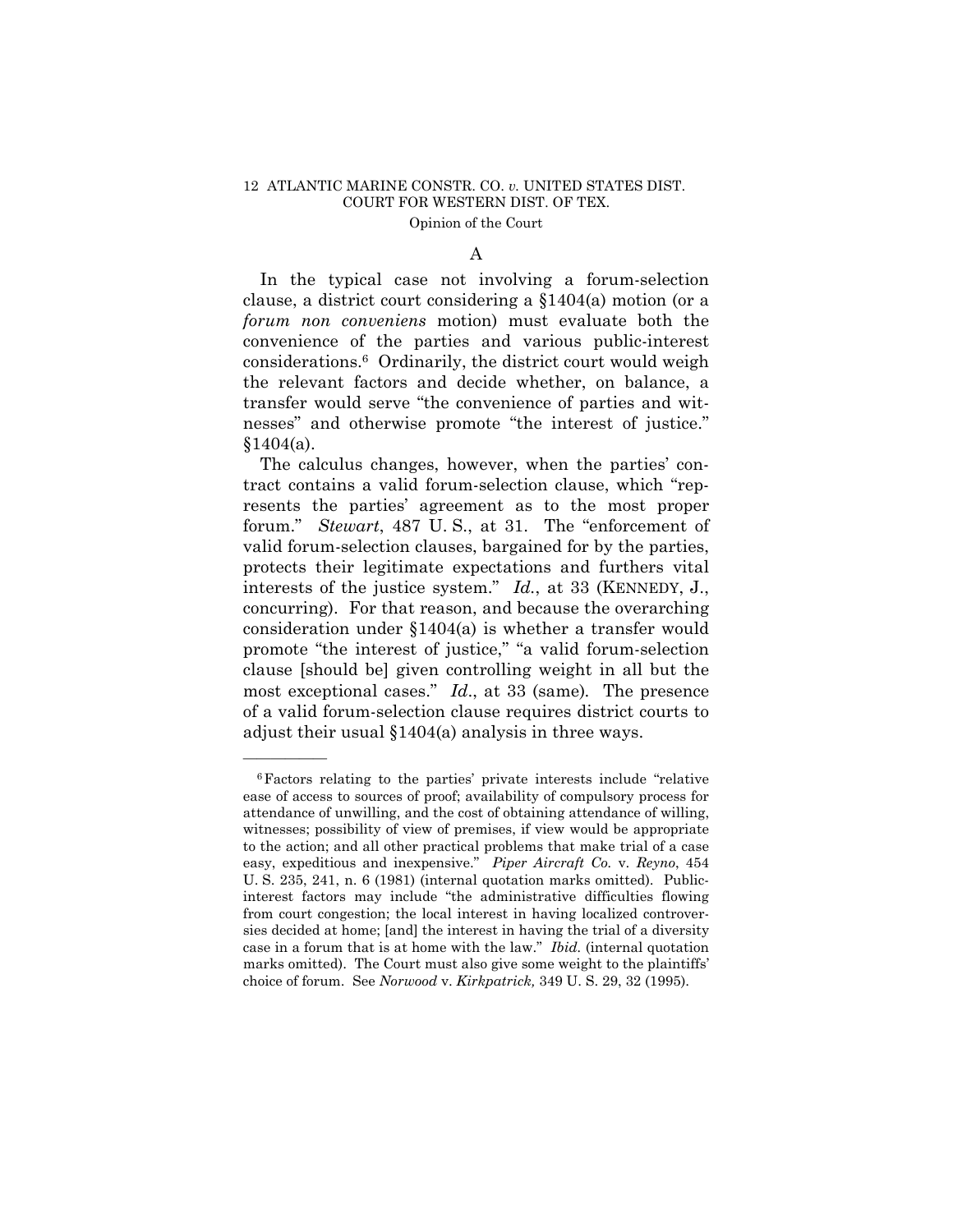First, the plaintiff 's choice of forum merits no weight. Rather, as the party defying the forum-selection clause, the plaintiff bears the burden of establishing that transfer to the forum for which the parties bargained is unwarranted. Because plaintiffs are ordinarily allowed to select whatever forum they consider most advantageous (consistent with jurisdictional and venue limitations), we have termed their selection the "plaintiff 's venue privilege." *Van Dusen*, 376 U. S., at 635.7 But when a plaintiff agrees by contract to bring suit only in a specified forum presumably in exchange for other binding promises by the defendant—the plaintiff has effectively exercised its "venue privilege" before a dispute arises. Only that initial choice deserves deference, and the plaintiff must bear the burden of showing why the court should not transfer the case to the forum to which the parties agreed.

 seeable at the time of contracting." *The Bremen* v. *Zapata*  Second, a court evaluating a defendant's §1404(a) motion to transfer based on a forum-selection clause should not consider arguments about the parties' private interests. When parties agree to a forum-selection clause, they waive the right to challenge the preselected forum as inconvenient or less convenient for themselves or their witnesses, or for their pursuit of the litigation. A court accordingly must deem the private-interest factors to weigh entirely in favor of the preselected forum. As we have explained in a different but "'instructive'" context, *Stewart*, *supra*, at 28, "[w]hatever 'inconvenience' [the parties] would suffer by being forced to litigate in the contractual forum as [they] agreed to do was clearly fore-*Off-Shore Co.*, 407 U. S. 1, 17–18 (1972); see also *Stewart*,

<sup>7</sup>We note that this "privilege" exists within the confines of statutory limitations, and "[i]n most instances, the purpose of statutorily specified venue is to protect the *defendant* against the risk that a plaintiff will select an unfair or inconvenient place of trial." *Leroy* v. *Great Western United Corp.*, 443 U. S. 173, 183–184 (1979).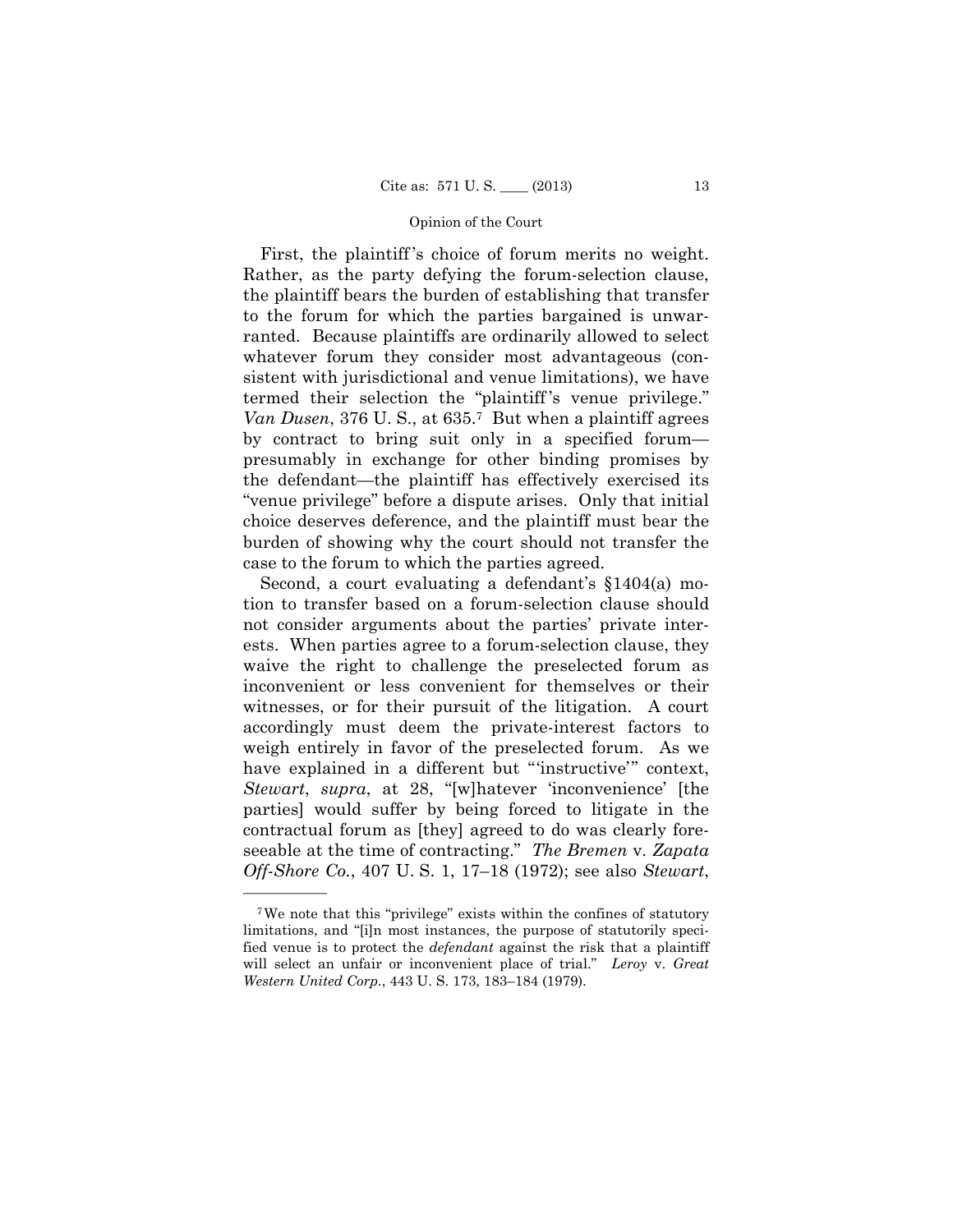*supra*, at 33 (KENNEDY, J., concurring) (stating that *Bremen*'s "reasoning applies with much force to federal courts sitting in diversity").

As a consequence, a district court may consider arguments about public-interest factors only. See n. 6, *supra*. Because those factors will rarely defeat a transfer motion, the practical result is that forum-selection clauses should control except in unusual cases. Although it is "conceivable in a particular case" that the district court "would refuse to transfer a case notwithstanding the counterweight of a forum-selection clause," *Stewart*, *supra*, at 30– 31, such cases will not be common.

 *Stentor Elec. Mfg. Co.*, 313 U. S. 487, 494–496 (1941). Third, when a party bound by a forum-selection clause flouts its contractual obligation and files suit in a different forum, a §1404(a) transfer of venue will not carry with it the original venue's choice-of-law rules—a factor that in some circumstances may affect public-interest considerations. See *Piper Aircraft Co.* v*. Reyno,* 454 U. S. 235, 241, n. 6 (1981) (listing a court's familiarity with the "law that must govern the action" as a potential factor). A federal court sitting in diversity ordinarily must follow the choiceof-law rules of the State in which it sits. See *Klaxon Co.* v. However, we previously identified an exception to that principle for §1404(a) transfers, requiring that the state law applicable in the original court also apply in the transferee court. See *Van Dusen*, 376 U. S., at 639. We deemed that exception necessary to prevent "defendants, properly subjected to suit in the transferor State," from "invok[ing] §1404(a) to gain the benefits of the laws of another jurisdiction . . . ." *Id.*, at 638; see *Ferens* v. *John Deere Co.*, 494 U. S. 516, 522 (1990) (extending the *Van Dusen* rule to §1404(a) motions by plaintiffs).

The policies motivating our exception to the *Klaxon* rule for §1404(a) transfers, however, do not support an extension to cases where a defendant's motion is premised on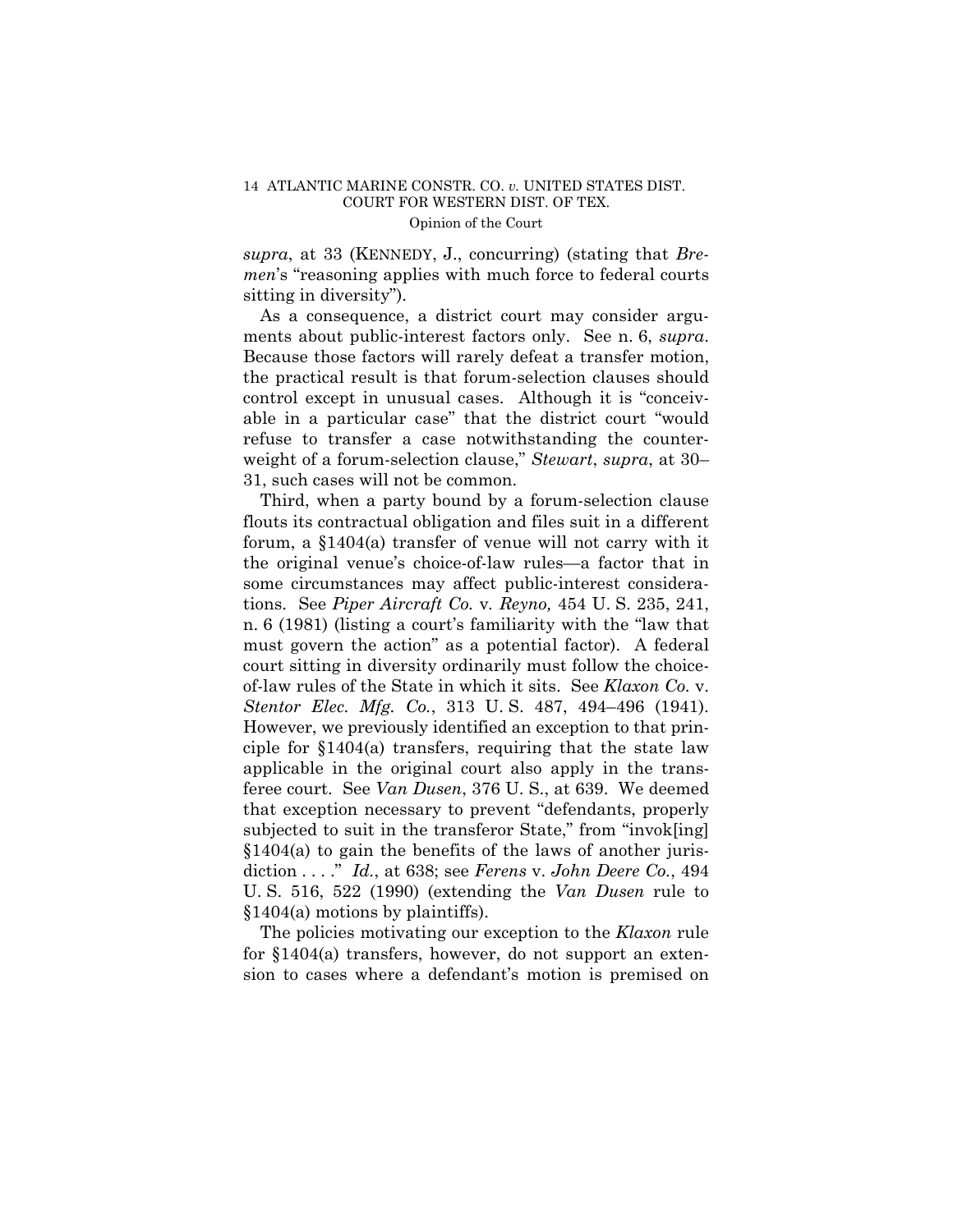enforcement of a valid forum-selection clause. See *Ferens, supra*, at 523. To the contrary, those considerations lead us to reject the rule that the law of the court in which the plaintiff inappropriately filed suit should follow the case to the forum contractually selected by the parties. In *Van Dusen*, we were concerned that, through a §1404(a) transfer, a defendant could "defeat the state-law advantages that might accrue from the exercise of [the plaintiff 's] venue privilege." 376 U. S., at 635. But as discussed above, a plaintiff who files suit in violation of a forumselection clause enjoys no such "privilege" with respect to its choice of forum, and therefore it is entitled to no concomitant "state-law advantages." Not only would it be inequitable to allow the plaintiff to fasten its choice of substantive law to the venue transfer, but it would also encourage gamesmanship. Because "§1404(a) should not create or multiply opportunities for forum shopping," *Ferens, supra*, at 523, we will not apply the *Van Dusen*  rule when a transfer stems from enforcement of a forumselection clause: The court in the contractually selected venue should not apply the law of the transferor venue to which the parties waived their right.<sup>8</sup>

<sup>8</sup>For the reasons detailed above, see Part II–B, *supra*, the same standards should apply to motions to dismiss for *forum non conveniens*  in cases involving valid forum-selection clauses pointing to state or foreign forums. We have noted in contexts unrelated to forum-selection clauses that a defendant "invoking *forum non conveniens* ordinarily bears a heavy burden in opposing the plaintiff's chosen forum." *Sinochem Int'l Co.* v*. Malaysia Int'l Shipping Co.*, 549 U. S. 422, 430 (2007). That is because of the "hars[h] result" of that doctrine: Unlike a §1404(a) motion, a successful motion under *forum non conveniens*  requires dismissal of the case. *Norwood*, 349 U. S., at 32. That inconveniences plaintiffs in several respects and even "makes it possible for [plaintiffs] to lose out completely, through the running of the statute of limitations in the forum finally deemed appropriate." *Id.*, at 31 (internal quotation marks omitted). Such caution is not warranted, however, when the plaintiff has violated a contractual obligation by filing suit in a forum other than the one specified in a valid forum-selection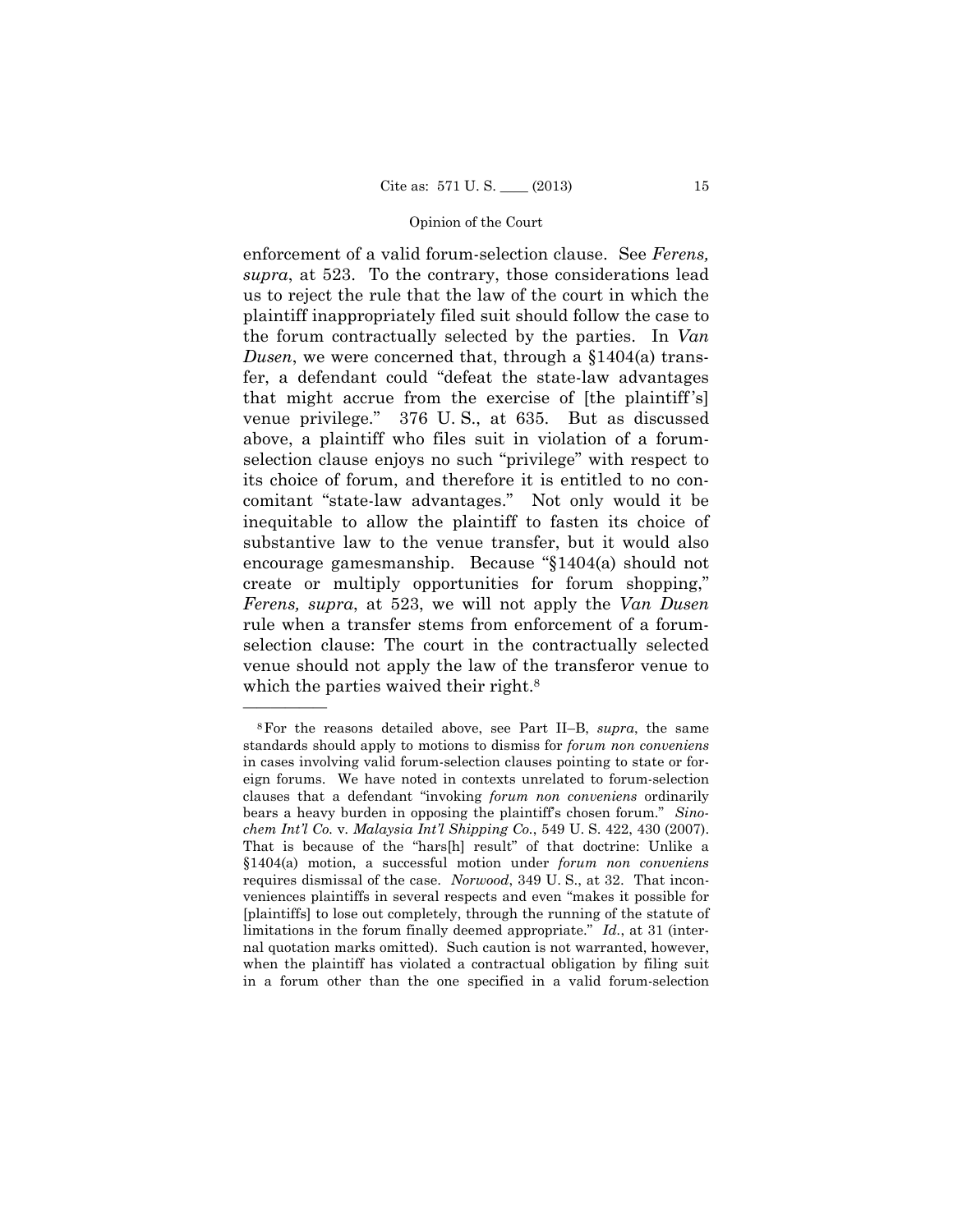When parties have contracted in advance to litigate disputes in a particular forum, courts should not unnecessarily disrupt the parties' settled expectations. A forumselection clause, after all, may have figured centrally in the parties' negotiations and may have affected how they set monetary and other contractual terms; it may, in fact, have been a critical factor in their agreement to do business together in the first place. In all but the most unusual cases, therefore, "the interest of justice" is served by holding parties to their bargain.

B

The District Court's application of §1404(a) in this case did not comport with these principles. The District Court improperly placed the burden on Atlantic Marine to prove that transfer to the parties' contractually preselected forum was appropriate. As the party acting in violation of the forum-selection clause, J-Crew must bear the burden of showing that public-interest factors overwhelmingly disfavor a transfer.

The District Court also erred in giving weight to arguments about the parties' private interests, given that all private interests, as expressed in the forum-selection clause, weigh in favor of the transfer. The District Court stated that the private-interest factors "militat[e] against a transfer to Virginia" because "compulsory process will not be available for the majority of J-Crew's witnesses" and there will be "significant expense for those willing witnesses." 2012 WL 8499879, \*6–\*7; see 701 F. 3d, at 743 (noting District Court's "concer[n] with J-Crew's ability to secure witnesses for trial"). But when J-Crew entered into a contract to litigate all disputes in Virginia, it knew that a distant forum might hinder its ability to call certain witnesses and might impose other burdens on

clause. In such a case, dismissal would work no injustice on the plaintiff.